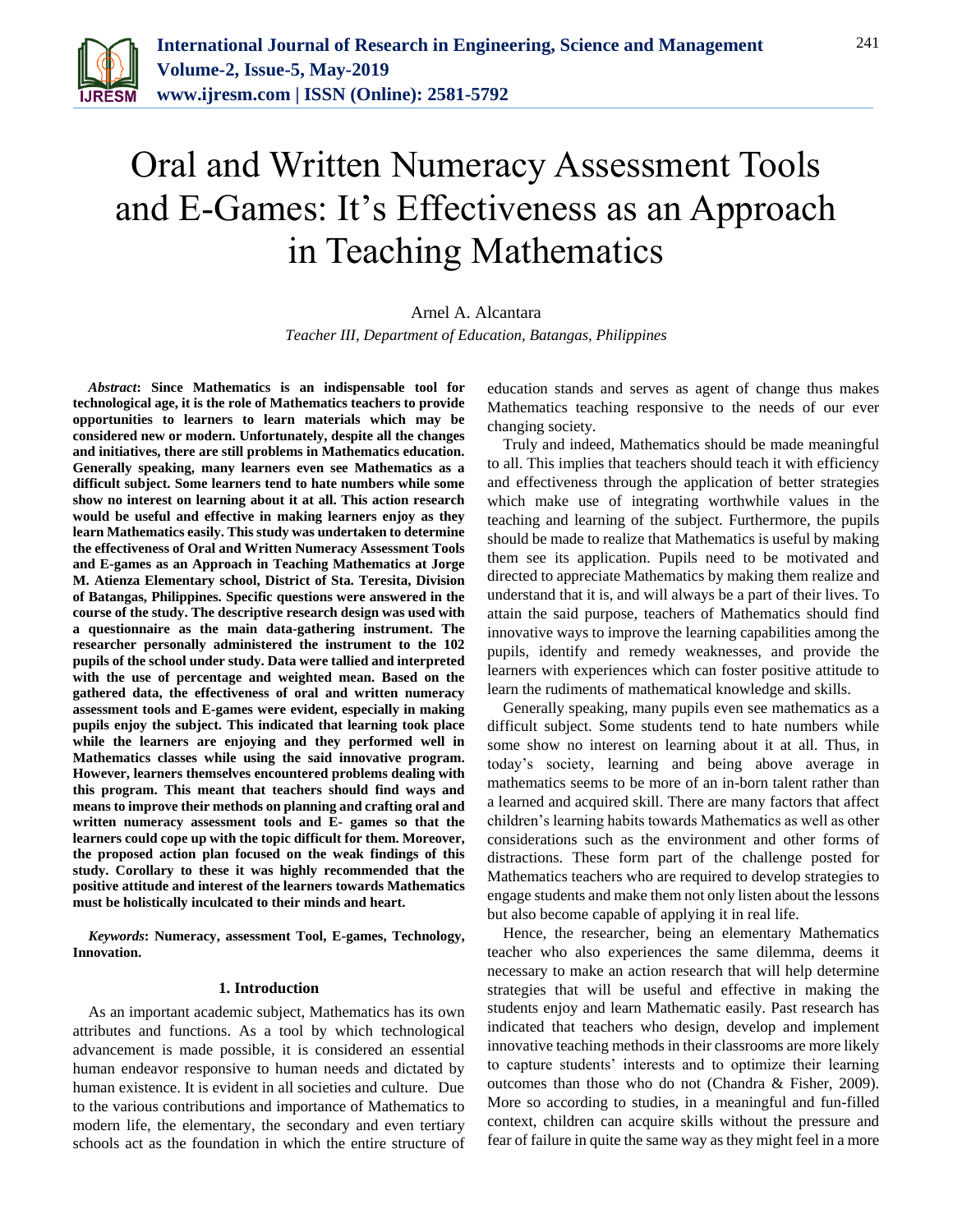

structured learning environment.

Purposefully an innovation program for curriculum and instruction  $(C \& 1)$  that could help increase learner's achievement particularly in Mathematics, The Utilization of Oral and Written Numeracy Assessment Tools and e-Games for Diverse K to 12 Leaners was implemented in the Division of Batangas. The program aims to determine reliable information to measure and identify learners numeracy level, speed and accuracy on specific content and standard and to design appropriate tools for diverse learners that would be suited on the teachers teaching style and learners learning needs to cope the unmastered skills and competencies of the slow learners and on the other hand, to provide more complicated skills to advanced learners.(Division Memorandum. 101 S. 2018).

### **2. Literature review**

According to many experts, students' learning is optimized when the students take an active rather than passive role in the learning process. Cordova (2006) stated that the students learn by doing, making, writing, designing, creating and solving. Passivity decreases students' motivation and curiosity. Students' enthusiasm, involvement and willingness to participate affect the quality of class discussion as an opportunity for learning. Furthermore, National Research Council (2009) illustrated that students who acquired hands-on, authentic experience may develop curiosity and interest, leading to a desire to learn more. In using E-games in Mathematics, Bragg 2012 argued that teachers introduce games to students for a range of reasons, including that for an improved attitude towards mathematics, enjoyment, motivation and engagement, disguising of drill and practice, the development of social skills, and as a warm-up activity or reward. Furthermore, games involve higher-level thinking. He also suggested that students be encouraged to reflect on their learning during and after the game-playing experiences. This study explored whether it might be useful for mathematics teachers to use more creative pedagogical practices, such as egames, in improving the classroom environment and students' attitudes towards mathematics at intermediate level.

According to Annetta et al. (2010), the learning from games is more likely to be retained. It is a common misperception that all learning should be serious in nature and that, if one is having fun, then it is not really learning. He purports that it is possible to learn mathematics while enjoying oneself and that one of the best ways of doing this is through games. In support, Paraskeva et al. (2010,) stated that the use of games is a "fun, engaging, motivating, interesting and encouraging way" of teaching. They also state that games have the potential to teach complex new information to students and that, in their opinion, both academic performance and interpersonal relationships are likely to be enhanced through the use of games.

A research study conducted by Huyen and Nga (2003), student said that they liked the relaxed atmosphere, the competitiveness and the motivation that games brought to the classroom. On the effectiveness of games, teachers reported that their students seem to learn more quickly and retain the learned materials better in a stress-free and confortable environment. They can participate fully in all the activities without being pressured. They recommended incorporating games in the classroom for learning to be more effective and exposed learners to positive competition. Using the tool as part of program assessment "Evaluate Teaching Strategies" helps learners evaluate how different teaching strategies worked for them. The practitioner could use this information to better inform instruction and develop activities and approaches to better suit learners. Learners will gain insights into strategies that work for them. In line with this, the use of Oral and Written Numeracy Assessment Tools is a must when teachers want an effective evaluation of learning outcomes.

# **3. Results**

The effectiveness of oral and written numeracy assessment tools and E-games were evident as disclosed by the overall average mean rating of 3.08. Enjoying while learning was the topmost in the rank as revealed with the highest weighted means of 3.88 as assessed by the pupils themselves. This indicated that learning took place while the learners are enjoying and they performed well in Mathematics classes while using the said innovative program. However, learners themselves encountered problems dealing with this program. This meant that teachers should find ways and means to improve their methods on planning and crafting oral and written numeracy assessment tools and E- games so that the learners could cope up with the topic difficult for them. Moreover, the proposed action plan focused on the weak findings of this study. Corollary to these it was highly recommended that the positive attitude and interest of the learners towards Mathematics must be holistically inculcated to their minds and heart.

### **4. Discussions**

The results demonstrate that E-games was an effective approach in teaching Mathematics suited to the needs and abilities of the learners coupled with activities within their experience and interest in the stress-free and comfortable environment. This was congruent with the study of Paraskeva (2010) stated that the use of games is a "fun, engaging, motivating, interesting and encouraging way" of teaching. In line with this, the use of Oral and Written Numeracy Assessment Tools is a must when teachers want an effective evaluation of learning outcomes.

# **5. Conclusion**

Based from the findings of the study, the following conclusions are drawn.

- The effectiveness of oral and written numeracy tools and E-games were evident.
- The pupils themselves encountered problems in